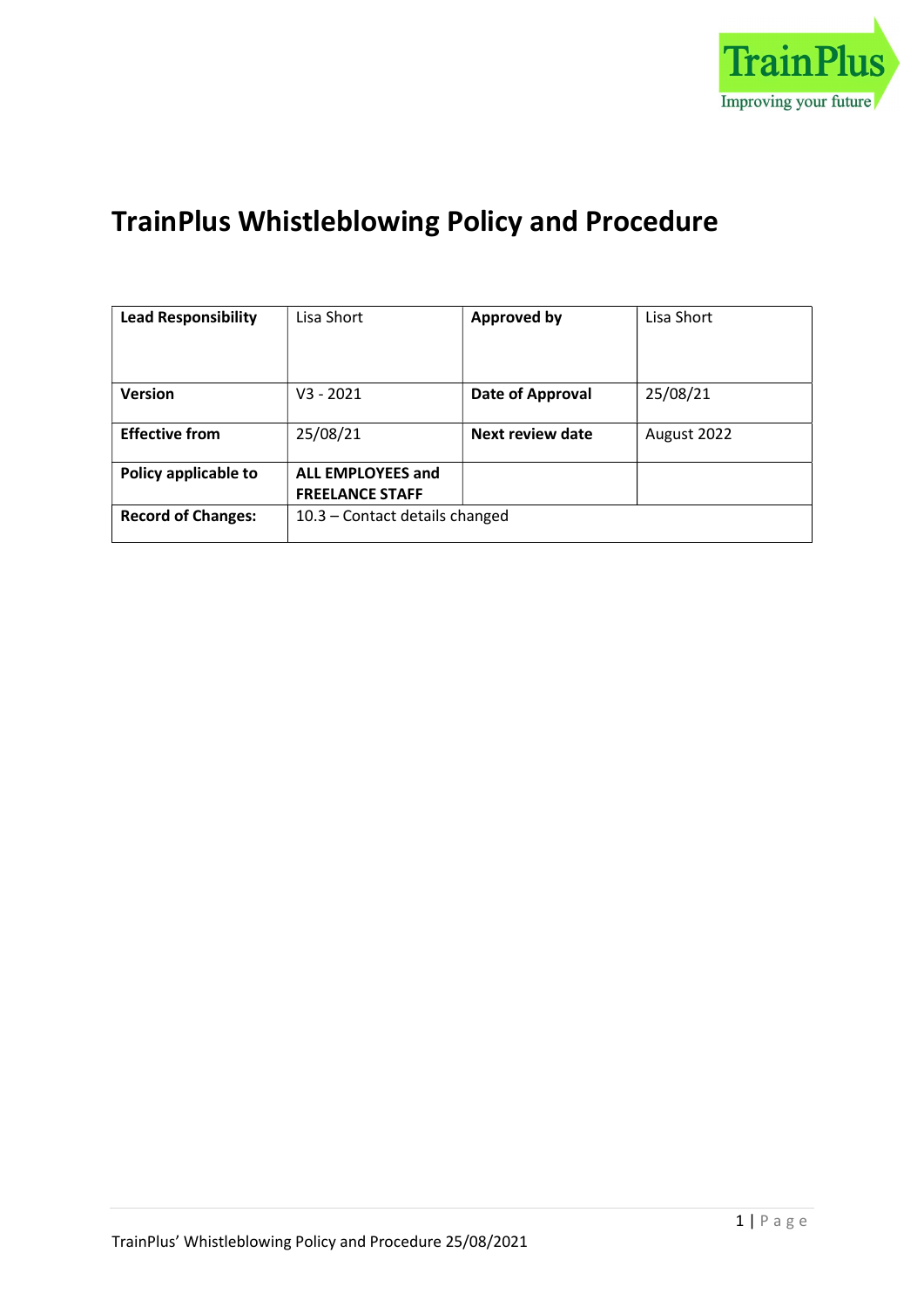

## TrainPlus Whistleblowing Policy and Procedure

#### 1. Introduction

1.1 TrainPlus is committed to operating in an ethical and principled way. The aim of this policy and procedure is to provide employees and workers (referred to as 'workers' in this policy) with a means for raising genuine concerns of suspected bribery, breaches of the law and other serious wrongdoings.

1.2 TrainPlus encourages workers to raise genuine concerns about suspected wrongdoing at the earliest practicable stage. This policy and procedure is intended to provide safeguards to enable members of staff to raise concerns about malpractice in connection with TrainPlus.

1.3 This policy and procedure also aims to encourage workers to raise genuine concerns through internal TrainPlus procedures without fear of adverse repercussions being taken against them. The law allows workers to raise such concerns externally and this policy informs workers how they can do so. However, a failure to raise a concern under this procedure may result in a disclosure losing its protected status under the law.

1.4 This policy and procedure also seeks to balance the need to allow a culture of openness against the need to protect other workers against vexatious allegations or allegations which are not well-founded.

1.5 The principles of openness and accountability which underpin legislation protecting whistleblowers are reflected in this policy and procedure. TrainPlus is also committed to ensuring compliance with the Bribery Act 2010.

1.6 Learners at TrainPlus are also encouraged to raise genuine concerns about suspected wrongdoing by making a complaint to the student support services. This policy and procedure is designed for the use of workers of TrainPlus.

#### 2. Applicability of this policy and procedure

2.1 This policy applies to all employees of TrainPlus, including apprentices; and

2.2 Workers which includes any casual workers; home-based casual workers; and employees of subcontractors; and

2.3 Agency workers engaged by TrainPlus.

2.4 Workers might be unsure whether it is appropriate to raise their concern under this policy and procedure or whether it is a personal grievance, which is more appropriate to raise under TrainPlus' grievance procedure. Any worker in this situation is encouraged to approach the Director in confidence for advice.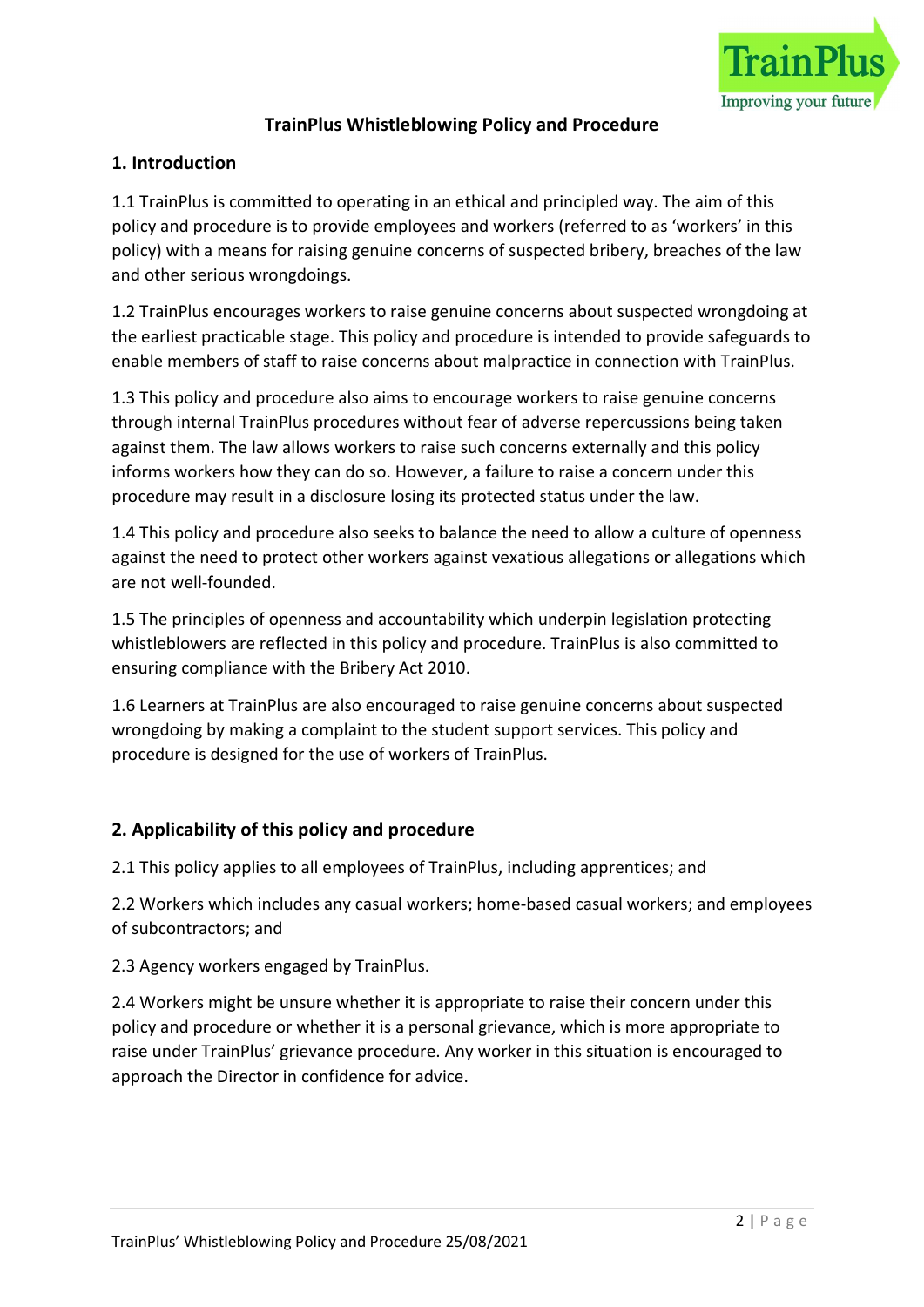

## 3. Protected disclosures

3.1 The law protects workers who, out of a sense of public duty, want to reveal suspected wrongdoing or malpractice.

3.2 The law allows workers to raise what it defines as a 'protected disclosure'. In order to be a protected disclosure, a disclosure must relate to a specific subject matter (See Section 4 below) and the disclosure must also be made in an appropriate way (See Section 5). A 'protected disclosure' must, in the reasonable belief of the worker making it, also be made in the public interest. A protected disclosure must consist of information and not merely be allegations of suspected malpractice.

# 4. Specific Subject Matter

4.1 If, in the course of employment, a worker becomes aware of information which they reasonably believe tends to show one or more of the following, they must use this policy and procedure:

- That a criminal offence has been committed, is being committed or is likely to be committed,
- That an individual has failed, is failing or is likely to fail to comply with any legal obligation to which they are subject,
- That a miscarriage of justice has occurred, is occurring, or is likely to occur,
- That the health or safety of any individual has been, is being, or is likely to be, endangered,
- That the environment, has been, is being, or is likely to be, damaged,
- That information tending to show any of the above, is being, or is likely to be, deliberately concealed.

#### 5. Procedure for making a disclosure

5.1 Information which a worker reasonably believes tends to show one or more of the situations given in Section 4 should promptly be disclosed to the Director so that any appropriate action can be taken.

5.2 If it is inappropriate to make such a disclosure to their line manager, a worker can raise the issue with James Chance.

5.3 If the disclosure relates to the Principal and Chief Executive, a worker can raise the issue with ESFA.

5.4 Workers are encouraged to identify themselves when making a disclosure. If an anonymous disclosure is made, TrainPlus will not be in a position to notify the individual making the disclosure of the outcome of action taken by TrainPlus. Anonymity also means that TrainPlus will have difficulty in investigating such a concern. TrainPlus reserves the right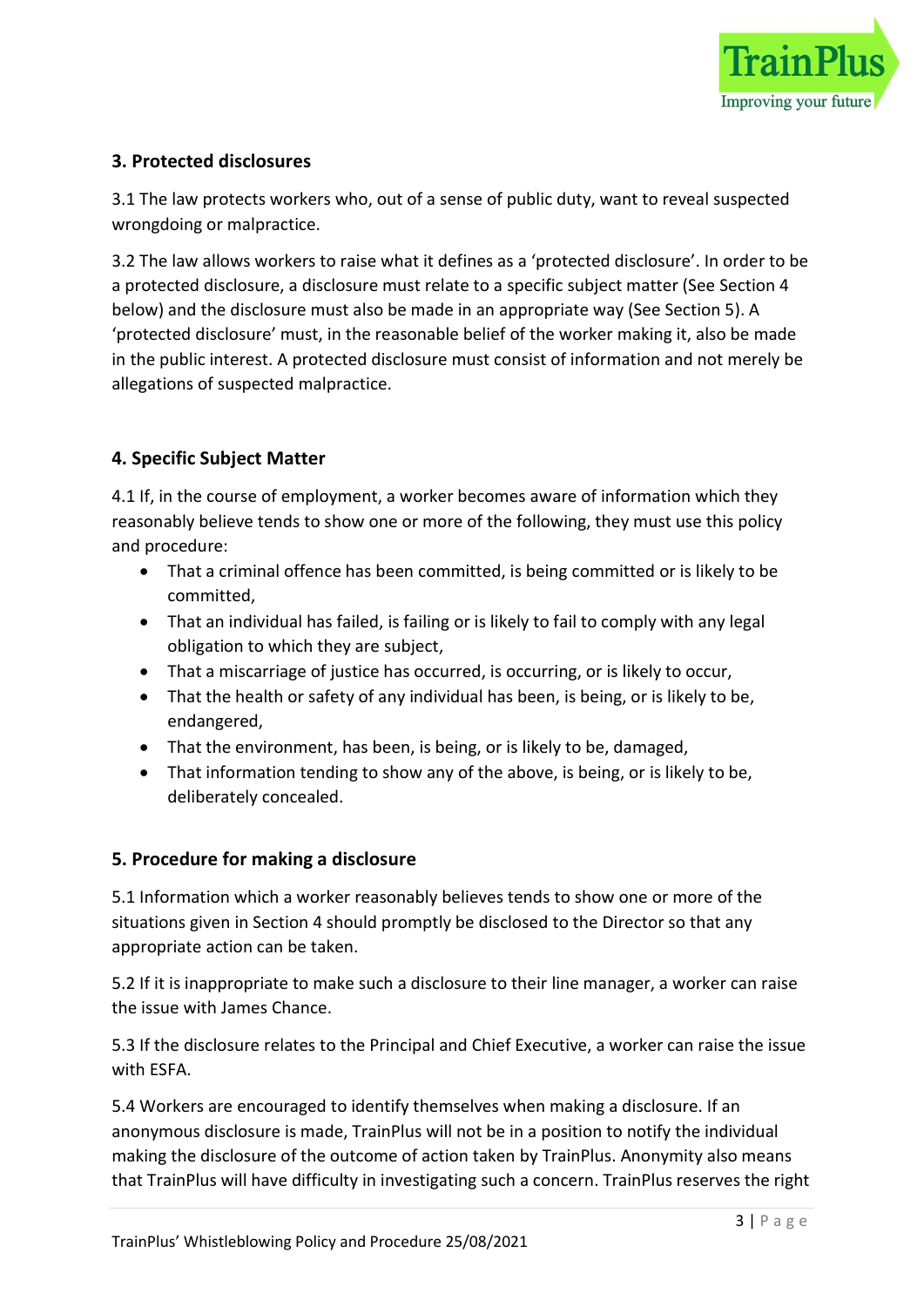

to determine whether to apply this procedure in respect of an anonymised disclosure in light of the following considerations:

- The seriousness of the issues raised in the disclosure,
- The credibility of the concern.
- How likely it is that the concern can be confirmed from attributable sources.

5.5 For further guidance in relation to this policy and procedure, or concerning the use of the disclosure procedure generally, employees should speak in confidence to the Director.

## 6. Procedure for investigation of a disclosure

6.1 When a worker makes a disclosure, TrainPlus will acknowledge its receipt, in writing, within a reasonable time. (maximum of 10 working days)

6.2 TrainPlus will then determine whether or not it believes that the disclosure is wholly without substance or merit. If TrainPlus considers that the disclosure does not have sufficient merit to warrant further action, the worker will be notified in writing of the reasons for TrainPlus' decision and advised that no further action will be taken by TrainPlus under this policy and procedure. Considerations to be taken into account when making this determination may include the following:

- If TrainPlus is satisfied that a worker does not have a reasonable belief that suspected malpractice is occurring or,
- If the matter is already the subject of legal proceedings or appropriate action by an external body or,
- If the matter is already subject to another, appropriate procedure.

6.3 When a worker makes a disclosure which has sufficient substance or merit warranting further action, TrainPlus will take action it deems appropriate (including action under any other applicable TrainPlus policy or procedure). Possible actions could include internal investigation; referral to TrainPlus' auditors; or referral to relevant external bodies such as the police, OFSTED, Health and Safety Executive, ESFA or the Information Commissioner's Office.

6.4 If appropriate, any internal investigation would be conducted by a manager of TrainPlus without any direct association with the individual to whom the disclosure relates, or by an external investigator appointed by TrainPlus as appropriate. [Guidance note: Depending on the seriousness of the concern raised and the seniority of the worker making the disclosure, it would be appropriate for a senior manager or a designated officer to investigate the concern].

6.5 Any recommendations for further action made by TrainPlus will be addressed to the Director of TrainPlus as appropriate in the circumstances. The recipient will take all steps within their power to ensure the recommendations are implemented unless there are good reasons for not doing so.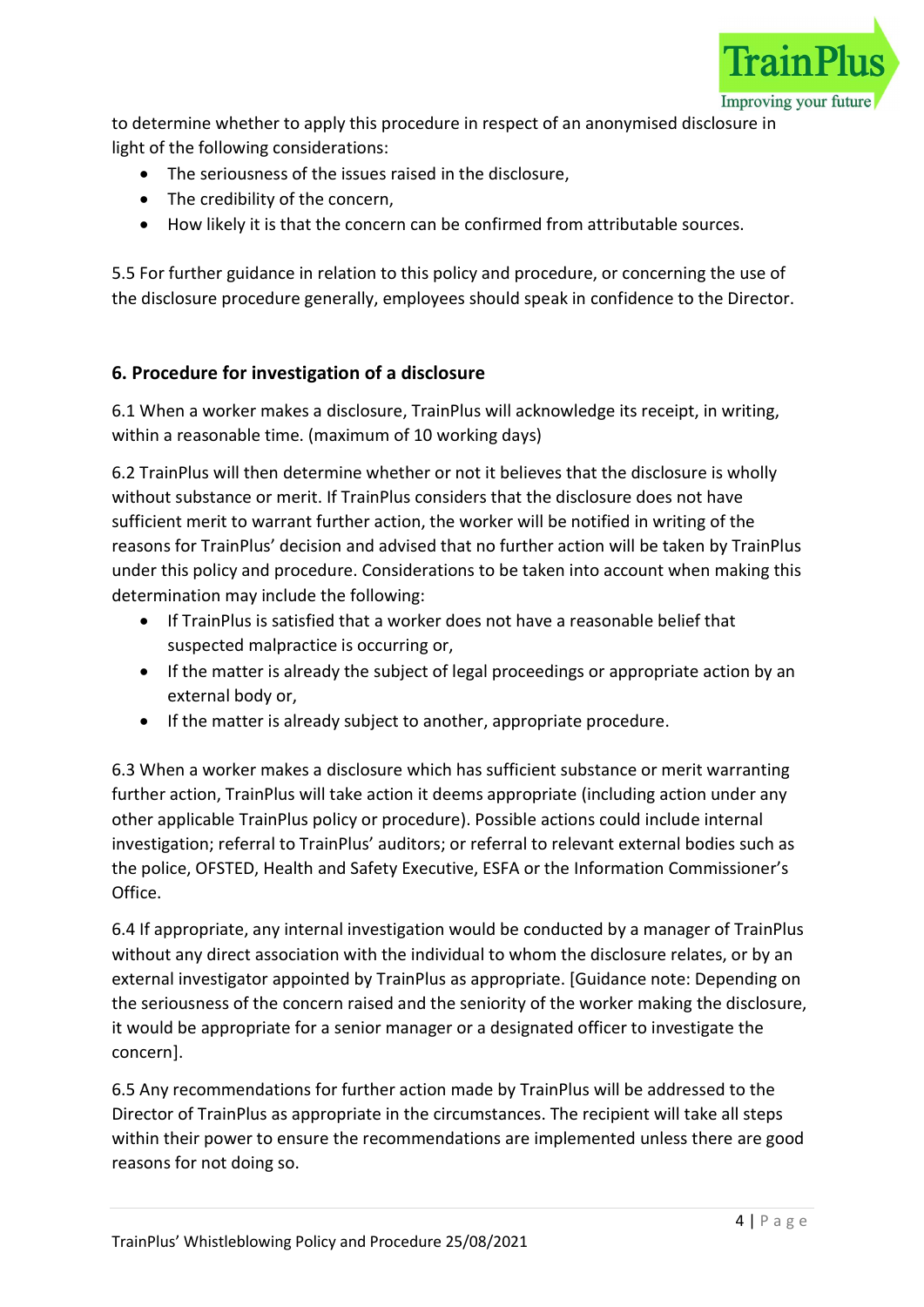

6.6 The worker making the disclosure will be notified of the outcome of any action taken by TrainPlus under this policy and procedure within a reasonable period of time. If the worker is not satisfied that their concern has been appropriately addressed, they can appeal against the outcome by raising the issue with the Director within 10 working days. The Director will make a final decision on action to be taken and notify the worker making the disclosure. Whistleblowing: The procedure should encourage the expeditious investigation of disclosures and can specify timelines for different stages of the procedure. However, timescales should be flexible, taking into account that different types of concerns will require varying time for investigation. All communications with the worker making the disclosure should be in writing and sent to the worker's home address rather than through TrainPlus' internal mail. If investigations into the concern are prolonged, TrainPlus should keep the worker concerned updated as to the progress of the investigation and an estimated timeframe for its conclusion.

# 7. Safeguards for workers making a disclosure

7.1 A worker making a disclosure under this procedure can expect their matter to be treated confidentially by TrainPlus and, where applicable, their name will not be disclosed to anyone implicated in the suspected wrongdoing, without their prior approval. [Guidance note: For confidentiality purposes, if the worker requests to raise their concern verbally, it would be appropriate for TrainPlus to allow the worker to do so.]

7.2 TrainPlus will take all reasonable steps to ensure that any report of recommendations, or other relevant documentation, produced by TrainPlus does not identify the worker making the disclosure without their written consent, or unless TrainPlus is legally obliged to do so, or for the purposes of seeking legal advice.

7.3 No formal disciplinary action will be taken against a worker on the grounds of making a disclosure made under this policy or procedure. This does not prevent TrainPlus from bringing disciplinary action against a worker where TrainPlus has grounds to believe that a disclosure was made maliciously or vexatiously, or where a disclosure is made outside of TrainPlus without reasonable grounds.

7.4 A worker will not suffer dismissal or any detrimental action or omission of any type (including informal pressure or any form of victimisation) by TrainPlus for making a disclosure in accordance with this policy and procedure. Equally, where a worker is threatened, bullied, pressurised, or victimised by a colleague for making a disclosure, disciplinary action will be taken by TrainPlus against the colleague in question.